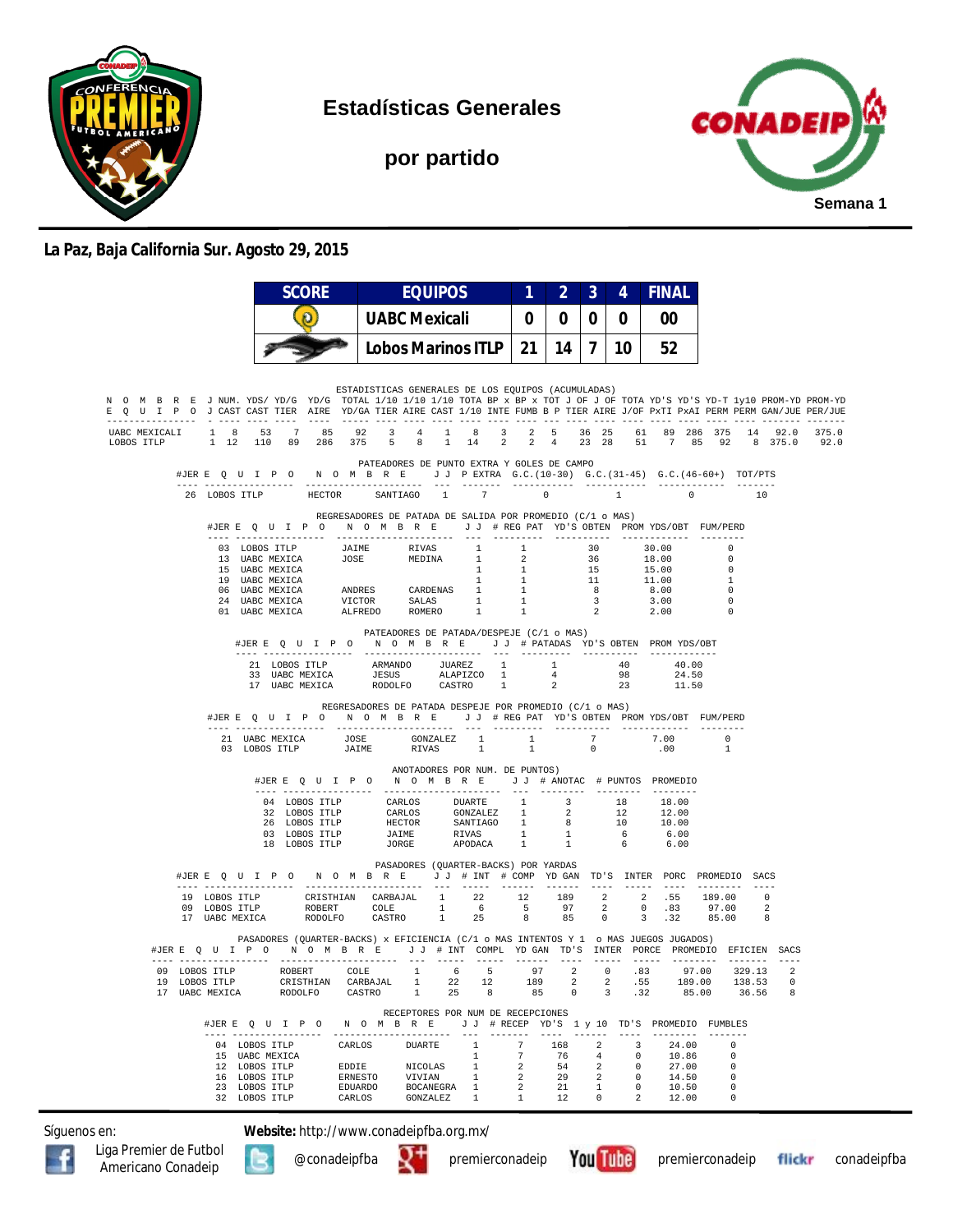

## **Estadísticas Generales**

## **por partido**



| 04 UABC MEXICA ALEXIS RODRIGUEZ 1 1 9 0 0 9.00 0 |                                                                                    |  |         |  |                                                                                                                                                                                                                          |                |                          |              |              |                                                                       |                                                                                                                            |                                  |                      |
|--------------------------------------------------|------------------------------------------------------------------------------------|--|---------|--|--------------------------------------------------------------------------------------------------------------------------------------------------------------------------------------------------------------------------|----------------|--------------------------|--------------|--------------|-----------------------------------------------------------------------|----------------------------------------------------------------------------------------------------------------------------|----------------------------------|----------------------|
|                                                  | 10 LOBOS ITLP                                                                      |  |         |  | RIGOBERTO ROCHIN 1<br>JORGE APODACA 1                                                                                                                                                                                    |                |                          | $\mathbf{1}$ |              | $\begin{array}{ccccccccc} 9 & & 1 & & 0 \\ 6 & & 0 & & 1 \end{array}$ |                                                                                                                            | 9.00<br>$\overline{\phantom{0}}$ |                      |
|                                                  | 18 LOBOS ITLP                                                                      |  |         |  |                                                                                                                                                                                                                          |                | 1                        | 1            |              |                                                                       |                                                                                                                            | 6.00<br>$\overline{0}$           |                      |
|                                                  |                                                                                    |  |         |  | CORREDORES DE BALON (POR YARDAS)                                                                                                                                                                                         |                |                          |              |              |                                                                       |                                                                                                                            |                                  |                      |
|                                                  | #JERE QUIPONOMBRE JJ # ACARR YD OBTEN 1 y 10 LOG TD OBT PROMYDS FUMBLES            |  |         |  |                                                                                                                                                                                                                          |                |                          |              |              |                                                                       |                                                                                                                            |                                  |                      |
|                                                  |                                                                                    |  |         |  |                                                                                                                                                                                                                          |                |                          |              |              |                                                                       |                                                                                                                            | --------- -------                |                      |
|                                                  |                                                                                    |  |         |  |                                                                                                                                                                                                                          |                |                          |              |              |                                                                       |                                                                                                                            |                                  |                      |
|                                                  |                                                                                    |  |         |  |                                                                                                                                                                                                                          |                |                          |              |              |                                                                       |                                                                                                                            |                                  |                      |
|                                                  |                                                                                    |  |         |  |                                                                                                                                                                                                                          |                |                          |              |              |                                                                       |                                                                                                                            |                                  |                      |
|                                                  |                                                                                    |  |         |  |                                                                                                                                                                                                                          |                |                          |              |              |                                                                       |                                                                                                                            |                                  |                      |
|                                                  |                                                                                    |  |         |  |                                                                                                                                                                                                                          |                |                          |              |              |                                                                       |                                                                                                                            |                                  |                      |
|                                                  |                                                                                    |  |         |  |                                                                                                                                                                                                                          |                |                          |              |              |                                                                       |                                                                                                                            |                                  |                      |
|                                                  |                                                                                    |  |         |  |                                                                                                                                                                                                                          |                |                          |              |              |                                                                       |                                                                                                                            |                                  |                      |
|                                                  |                                                                                    |  |         |  |                                                                                                                                                                                                                          |                |                          |              |              |                                                                       |                                                                                                                            |                                  |                      |
|                                                  |                                                                                    |  |         |  |                                                                                                                                                                                                                          |                |                          |              |              |                                                                       |                                                                                                                            |                                  |                      |
|                                                  |                                                                                    |  |         |  | INTERCEPTORES DE PASES (POR # DE PASES INTECEPTADOS)                                                                                                                                                                     |                |                          |              |              |                                                                       |                                                                                                                            |                                  |                      |
|                                                  |                                                                                    |  |         |  | #JERE QUIPO NOMBRE JJ # INT YD'S PROM                                                                                                                                                                                    |                |                          |              |              |                                                                       |                                                                                                                            |                                  |                      |
|                                                  |                                                                                    |  |         |  |                                                                                                                                                                                                                          |                |                          |              |              |                                                                       |                                                                                                                            |                                  |                      |
|                                                  |                                                                                    |  |         |  |                                                                                                                                                                                                                          |                |                          |              |              |                                                                       |                                                                                                                            |                                  |                      |
|                                                  |                                                                                    |  |         |  | $\begin{tabular}{lcccccc} 47 & LOBOS & TTE & ALFONSO & TIRADO & 1 & 2 & 73 & 2.00 \\ 21 & UABC MEXICA & JOSE & GONZALEZ & 1 & 2 & 39 & 2.00 \\ 45 & LOBOS & TTE & DANTE & SANDOVAL & 1 & 1 & 33 & 1.00 \\ \end{tabular}$ |                |                          |              |              |                                                                       |                                                                                                                            |                                  |                      |
|                                                  |                                                                                    |  |         |  |                                                                                                                                                                                                                          |                |                          |              |              |                                                                       |                                                                                                                            |                                  |                      |
|                                                  |                                                                                    |  |         |  |                                                                                                                                                                                                                          |                |                          |              |              |                                                                       |                                                                                                                            |                                  |                      |
|                                                  |                                                                                    |  |         |  | TACLEADORES (POR # DE TACLEADAS)<br>#JERE Q U I P O N O M B R E J J # TACL # ATRA PROM FUM/RECU                                                                                                                          |                |                          |              |              |                                                                       |                                                                                                                            |                                  |                      |
|                                                  |                                                                                    |  |         |  |                                                                                                                                                                                                                          |                |                          |              |              |                                                                       |                                                                                                                            |                                  |                      |
|                                                  |                                                                                    |  |         |  |                                                                                                                                                                                                                          |                |                          |              |              |                                                                       |                                                                                                                            |                                  |                      |
|                                                  |                                                                                    |  |         |  |                                                                                                                                                                                                                          |                |                          |              |              |                                                                       |                                                                                                                            |                                  |                      |
|                                                  |                                                                                    |  |         |  |                                                                                                                                                                                                                          |                |                          |              |              |                                                                       |                                                                                                                            |                                  |                      |
|                                                  |                                                                                    |  |         |  |                                                                                                                                                                                                                          |                |                          |              |              |                                                                       |                                                                                                                            |                                  |                      |
|                                                  |                                                                                    |  |         |  |                                                                                                                                                                                                                          |                |                          |              |              |                                                                       |                                                                                                                            |                                  |                      |
|                                                  |                                                                                    |  |         |  |                                                                                                                                                                                                                          |                |                          |              |              |                                                                       |                                                                                                                            |                                  |                      |
|                                                  |                                                                                    |  |         |  |                                                                                                                                                                                                                          |                |                          |              |              |                                                                       |                                                                                                                            |                                  |                      |
|                                                  |                                                                                    |  |         |  |                                                                                                                                                                                                                          |                |                          |              |              |                                                                       |                                                                                                                            |                                  |                      |
|                                                  |                                                                                    |  |         |  |                                                                                                                                                                                                                          |                |                          |              |              |                                                                       |                                                                                                                            |                                  |                      |
|                                                  |                                                                                    |  |         |  |                                                                                                                                                                                                                          |                |                          |              |              |                                                                       |                                                                                                                            |                                  |                      |
|                                                  |                                                                                    |  |         |  |                                                                                                                                                                                                                          |                |                          |              |              |                                                                       |                                                                                                                            |                                  |                      |
|                                                  |                                                                                    |  |         |  |                                                                                                                                                                                                                          |                |                          |              |              |                                                                       |                                                                                                                            |                                  |                      |
|                                                  |                                                                                    |  |         |  |                                                                                                                                                                                                                          |                |                          |              |              |                                                                       |                                                                                                                            |                                  |                      |
|                                                  |                                                                                    |  |         |  |                                                                                                                                                                                                                          |                |                          |              |              |                                                                       |                                                                                                                            |                                  |                      |
|                                                  |                                                                                    |  |         |  |                                                                                                                                                                                                                          |                |                          |              |              |                                                                       |                                                                                                                            |                                  |                      |
|                                                  |                                                                                    |  |         |  |                                                                                                                                                                                                                          |                |                          |              |              |                                                                       |                                                                                                                            |                                  |                      |
|                                                  |                                                                                    |  |         |  |                                                                                                                                                                                                                          |                |                          |              |              |                                                                       |                                                                                                                            |                                  |                      |
|                                                  |                                                                                    |  |         |  |                                                                                                                                                                                                                          |                |                          |              |              |                                                                       |                                                                                                                            |                                  |                      |
|                                                  | 41 LOBOS ITLP<br>59 LOBOS ITLP<br>30 LOBOS ITLP                                    |  |         |  |                                                                                                                                                                                                                          |                |                          |              |              |                                                                       |                                                                                                                            |                                  |                      |
|                                                  |                                                                                    |  |         |  |                                                                                                                                                                                                                          |                |                          |              |              |                                                                       |                                                                                                                            |                                  |                      |
|                                                  |                                                                                    |  |         |  |                                                                                                                                                                                                                          |                |                          |              |              |                                                                       |                                                                                                                            |                                  |                      |
|                                                  |                                                                                    |  |         |  |                                                                                                                                                                                                                          |                |                          |              |              |                                                                       |                                                                                                                            |                                  |                      |
|                                                  |                                                                                    |  |         |  |                                                                                                                                                                                                                          |                |                          |              |              |                                                                       |                                                                                                                            |                                  |                      |
|                                                  |                                                                                    |  |         |  |                                                                                                                                                                                                                          |                |                          | 1            | $\mathbf{1}$ | $\overline{0}$                                                        | 1.00                                                                                                                       | - റ                              |                      |
|                                                  |                                                                                    |  |         |  |                                                                                                                                                                                                                          |                |                          | 1            |              |                                                                       |                                                                                                                            | 0                                |                      |
|                                                  |                                                                                    |  |         |  |                                                                                                                                                                                                                          |                |                          | 1            |              |                                                                       | $\begin{array}{cccc} 1 & \hspace{1.5cm} 1 & \hspace{1.5cm} 1.00 \\ 1 & \hspace{1.5cm} 0 & \hspace{1.5cm} 1.00 \end{array}$ | 0                                |                      |
|                                                  |                                                                                    |  |         |  |                                                                                                                                                                                                                          |                |                          |              |              |                                                                       |                                                                                                                            |                                  |                      |
|                                                  |                                                                                    |  |         |  | TACLEADORES (POR # DE SACS ATRAPADAS o CAPTURAS)                                                                                                                                                                         |                |                          |              |              |                                                                       |                                                                                                                            |                                  |                      |
|                                                  |                                                                                    |  |         |  | #JERE QUIPO NOMBRE JJ # TACL # ATRA PROM FUM/RECU                                                                                                                                                                        |                |                          |              |              |                                                                       |                                                                                                                            |                                  |                      |
|                                                  |                                                                                    |  |         |  |                                                                                                                                                                                                                          |                |                          |              |              |                                                                       |                                                                                                                            |                                  |                      |
|                                                  |                                                                                    |  |         |  |                                                                                                                                                                                                                          |                |                          |              |              |                                                                       |                                                                                                                            |                                  |                      |
|                                                  |                                                                                    |  |         |  |                                                                                                                                                                                                                          |                |                          |              |              |                                                                       |                                                                                                                            |                                  |                      |
|                                                  |                                                                                    |  |         |  |                                                                                                                                                                                                                          |                |                          |              |              |                                                                       |                                                                                                                            |                                  |                      |
|                                                  |                                                                                    |  |         |  |                                                                                                                                                                                                                          |                |                          |              |              |                                                                       |                                                                                                                            |                                  |                      |
|                                                  |                                                                                    |  |         |  |                                                                                                                                                                                                                          |                |                          |              |              |                                                                       |                                                                                                                            |                                  |                      |
|                                                  |                                                                                    |  |         |  |                                                                                                                                                                                                                          |                |                          |              |              |                                                                       |                                                                                                                            |                                  |                      |
|                                                  |                                                                                    |  |         |  |                                                                                                                                                                                                                          |                |                          |              |              |                                                                       |                                                                                                                            |                                  |                      |
|                                                  |                                                                                    |  |         |  |                                                                                                                                                                                                                          |                |                          |              |              |                                                                       |                                                                                                                            |                                  |                      |
|                                                  |                                                                                    |  |         |  |                                                                                                                                                                                                                          |                |                          |              |              |                                                                       |                                                                                                                            |                                  |                      |
|                                                  |                                                                                    |  |         |  |                                                                                                                                                                                                                          |                | YARDAS MEZCLADAS         |              |              |                                                                       |                                                                                                                            |                                  |                      |
|                                                  |                                                                                    |  |         |  | JUE YD'S/REG YDS/REG YD'S x YD'S/REC YD'S/REG. SUMA                                                                                                                                                                      |                |                          |              |              |                                                                       |                                                                                                                            |                                  |                      |
|                                                  | #JER E Q U I P O M O M B R E JUG KICK-OFF DESPEJE CARRERA DE PASES PAS-INTER TOTAL |  |         |  |                                                                                                                                                                                                                          |                |                          |              |              |                                                                       |                                                                                                                            |                                  |                      |
|                                                  | 04 LOBOS ITLP                                                                      |  |         |  |                                                                                                                                                                                                                          | 1              | $\overline{0}$           |              | 0            | 3                                                                     |                                                                                                                            | $\circ$                          | $- - - - - -$<br>171 |
|                                                  | 15 UABC MEXICA                                                                     |  | CARLOS  |  | DUARTE                                                                                                                                                                                                                   | $\mathbf{1}$   | 15                       |              | 0            | $^{\circ}$                                                            | 168<br>76                                                                                                                  | $^{\circ}$                       | 91                   |
|                                                  | 47 LOBOS ITLP                                                                      |  |         |  | ALFONSO TIRADO                                                                                                                                                                                                           | 1              | $\overline{\phantom{0}}$ |              | 0            | $\overline{0}$                                                        | $\overline{\phantom{0}}$                                                                                                   | 73                               | 73                   |
|                                                  | 13 UABC MEXICA                                                                     |  | JOSE    |  | MEDINA                                                                                                                                                                                                                   | $\mathbf{1}$   | 36                       |              | 0            | 25                                                                    | $\overline{0}$                                                                                                             | $^{\circ}$                       | 61                   |
|                                                  | 32 LOBOS ITLP                                                                      |  | CARLOS  |  | GONZALEZ                                                                                                                                                                                                                 | 1              | $\overline{\phantom{0}}$ |              | 0            | 49                                                                    | 12                                                                                                                         | 0                                | 61                   |
|                                                  | 12 LOBOS ITLP                                                                      |  | EDDIE   |  | NICOLAS                                                                                                                                                                                                                  | $\mathbf{1}$   | $\overline{0}$           |              | 0            | $\overline{0}$                                                        | 54                                                                                                                         | $^{\circ}$                       | 54                   |
|                                                  | 21 UABC MEXICA                                                                     |  | JOSE    |  | GONZALEZ                                                                                                                                                                                                                 | $\mathbf{1}$   | $\overline{\phantom{0}}$ |              | 7            | - 6                                                                   | $\overline{\phantom{0}}$                                                                                                   | 39                               | 52                   |
|                                                  | 03 LOBOS ITLP                                                                      |  | JAIME   |  | RIVAS                                                                                                                                                                                                                    | $\mathbf{1}$   | 30                       |              | 0            | 30                                                                    | $-13$                                                                                                                      | $\mathbf 0$                      | 47                   |
|                                                  | 16 LOBOS ITLP                                                                      |  | ERNESTO |  | VIVIAN                                                                                                                                                                                                                   | $\mathbf{1}$   | $\overline{0}$           |              | 0            | 14                                                                    | 29                                                                                                                         | $\mathbf 0$                      | 43                   |
|                                                  | 45 LOBOS ITLP                                                                      |  | DANTE   |  | SANDOVAL                                                                                                                                                                                                                 | $\mathbf{1}$   | $\circ$                  |              | $\mathbf{0}$ | $\overline{0}$                                                        | $\overline{0}$                                                                                                             | 33                               | 33                   |
|                                                  | 23 LOBOS ITLP                                                                      |  | EDUARDO |  | BOCANEGRA                                                                                                                                                                                                                | $\overline{1}$ | 0                        |              | 0            | $\mathbf 0$                                                           | 21                                                                                                                         | $\overline{0}$                   | 21                   |

Síguenos en: **Website:** http://www.conadeipfba.org.mx/